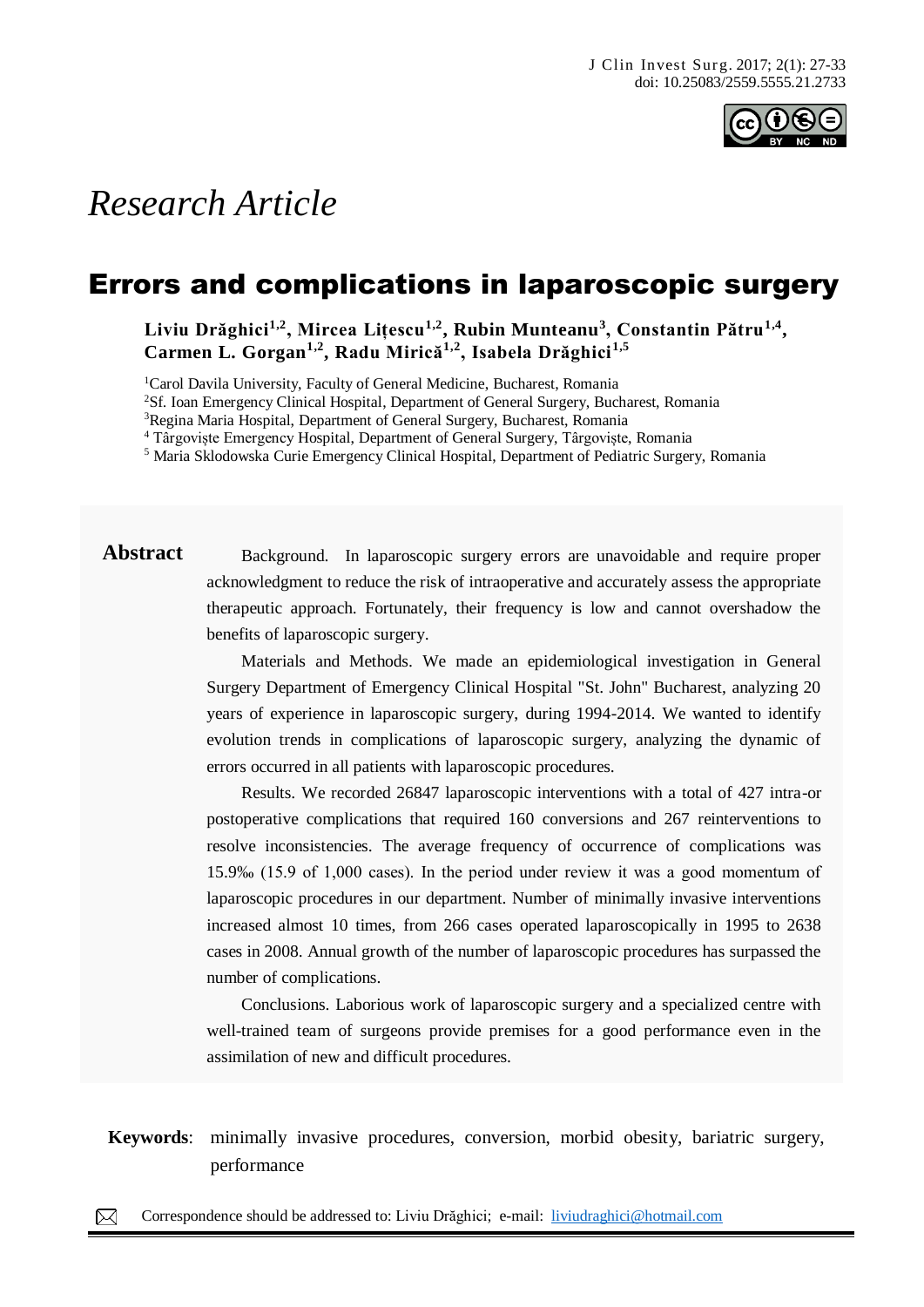### **Introduction**

The complication itself is the consequence of either intraoperative incidents/ accidents (recognized or overlooked) or improper laparoscopic technique, all competing inevitably to the emergence of intraoperative inadvertences. Not infrequently we have experienced incidents related to the access into the peritoneal cavity. More than once have we been confronted with hemorrhagic incidents while attempting to gain access into the peritoneal cavity. These incidents appear at the beginning of the surgical procedure, are obvious, have an important psychological impact and can, in some situations, mark the progress of the entire operation. If at the beginning of our laparoscopic experience we used to consider that lesions of parietal vessels raise no particular therapeutic problems, we have presently reconsidered our attitude concerning parietal hemorrhagic incidents in certain patient categories (patients with hepatic cirrhosis, obese patients, hemodialysis patients, etc.)  $(1-3)$ .

In order to avoid iatrogenic parietal or visceral lesions, we prefer to insert the first trocar in the "open", Hasson's manner. At the same time, lesions of intra- or retroperitoneal vessels (aorta, cava) impose precise recognition and prompt treatment because they pose a vital danger to the patient (4-7).

Medical equipment are complex systems in which human error, derived from one or more participants (medical staff, technical staff), could affect their correct operation. Existing statistics show that human error is the origin of 20-90% of cases of malfunction. This leads to the need to include human error in the assessment of the security of a system, for a realistic assessment of the risk to be made (8). The concept of

certain limit of acceptability and is in most cases the result of the unpredictability of human behavior.

Note the classification of errors: errors caused by lack of proficiency, errors caused by breach of the rules, procedures, protocols and errors generated by knowledge level (9, 10).

#### *Objectives*

Identify evolution trends in complications of laparoscopic surgery, analyzing the dynamic of errors occurred in all patients with laparoscopic procedures.

#### **Materials and Methods**

The purpose of this work consists in evaluating the tendency of evolution of complications occurred in case of laparoscopic surgeries and the factors that favor their occurrence. As a consequence of the research theme, the desire of obtaining an effective management of postoperative morbidity and decreasing the death rate (now estimated at 1-2% in case of minimally invasive surgery) should be the fundamental concern of any laparoscopic surgery centre. The study aims to answer some relevant questions, such as:

- What are the complications occurring diseases treated laparoscopically?
- What are the risk factors responsible for the appearance of complications in laparoscopic surgery?
- When do the intraoperative incidents occur and how they appear?
- What were the mechanisms behind the occurrence of complications?
- What is the severity of complications in laparoscopic surgery?

To meet the objectives it was used a descriptive epidemiological investigation, followed by an analytical epidemiological investigation.

human error can be defined as an action that exceeds a on the laparoscopic experience of the General Surgery We conducted a retro- prospective analysis based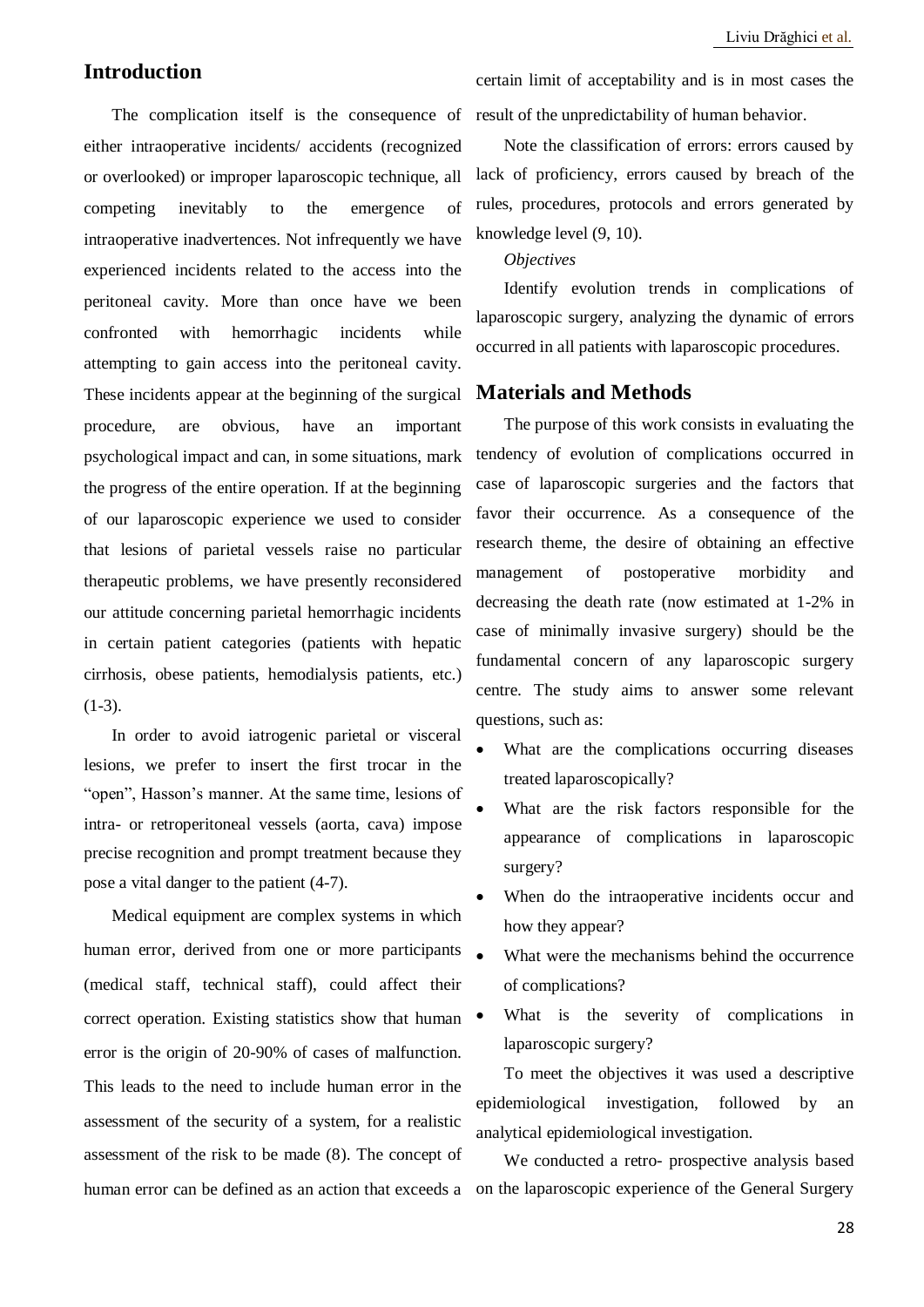#### Incidents in laparoscopic surgery

Clinic in the Clinical Emergency Hospital "Sf. Ioan" in the last 20 years (1994-2014). The clinic has 3 laparoscopy lines fully equipped, with advanced surgical instruments, with various degrees of wear. We have 2 " High Definition" laparoscopic kits, vascular sealing device (LigaSure) and ultrasonic dissection (Ultrascission).

There were used three statistical data sources:

- Existing statistics in the Clinical Emergency Hospital "Sf. Ioan" Bucharest.
- Patient observation charts.

• Operation protocols provided data on the nature of laparoscopic surgery, emergency or non-emergency (scheduled or elective surgery), the training level of the operating surgeon in laparoscopic surgery, time of the incident or complication, the mechanism of appearance, the way of solving by laparoscopic surgery (relaparoscopy) or conventional surgery.

 Limits of the study are determined by the retrospective selection of cases plus the heterogeneity of the surgical experience of the operating surgeon and the laparoscopic team – the surgeries were performed by a large number of surgeons (20 residents, specialists and primaries).

### **Results**

In this work, in order to identify the risk factors involved in the appearance of complications. We recorded 26847 laparoscopic interventions with a total of 427 intra-or postoperative complications that required 160 conversions and 267 reinterventions to resolve inconsistencies (Table 1).

In laparoscopic surgery, the same as classic, errors are unavoidable and require proper acknowledgment to reduce the risk of intraoperative and accurately assess the appropriate therapeutic approach. The average frequency of occurrence of complications was 15.9 ‰ (15.9 of 1,000 cases) (Figure 1).

|                       | Total number of |                         |                                           |
|-----------------------|-----------------|-------------------------|-------------------------------------------|
|                       | laparoscopic    |                         |                                           |
| Year of interventions |                 |                         | interventions Conversions Reinterventions |
| 1994                  | 131             | 2                       | $\ddot{\mathbf{0}}$                       |
| 1995                  | 266             | 11                      | 6                                         |
| 1996                  | 448             | 16                      | ß                                         |
| 1997                  | 593             | $\overline{\mathbf{3}}$ | 9                                         |
| 1998                  | 647             | 13                      | š                                         |
| 1999                  | 799             | 10                      | 11                                        |
| 2000                  | 859             | 3                       | $\overline{r}$                            |
| 2001                  | 1101            | 3                       | 6                                         |
| 2002                  | 1619            | ţ.                      | 10                                        |
| 2003                  | 1255            | $\overline{\mathbf{3}}$ | 13                                        |
| 2004                  | 1456            | Ġ                       | 11                                        |
| 2005                  | 1594            | 8                       | 10                                        |
| 2006                  | 1939            | 3                       | 18                                        |
| 2007                  | 1890            | $\overline{3}$          | $\overline{11}$                           |
| 2008                  | 2638            | 3                       | 36                                        |
| 2009                  | 2182            | 10                      | 28                                        |
| 2010                  | 2227            | 10                      | 47                                        |
| 2011                  | 2012            | 5 <sup>2</sup>          | 20                                        |
| 2012                  | 1607            | 13                      | $\mathbf{a}$                              |
| 2013                  | 1584            | 15                      | s                                         |
| TOTAL                 | 26847           | 160                     | 267                                       |

**Table 1.** Results of laparoscopic experience (1994- 2014) Department of General Surgery, "Sf. Ioan" Clinical Emergency Hospital, Bucharest



**Figure 1.** Average frequency of occurrence of complications, after Drăghici I. Meta-analysis of errors and complications from a laparoscopic training center. CD-ROM Litera AVN Chișinău 2014, ISBN 978-9975-74-618-2



**Figure 2.** 20 years of laparoscopic surgery Clinical Emergency Hospital "Sf. Ioan" Bucharest, Department of General Surgery; after Drăghici I. Meta-analysis of errors and complications from a laparoscopic training center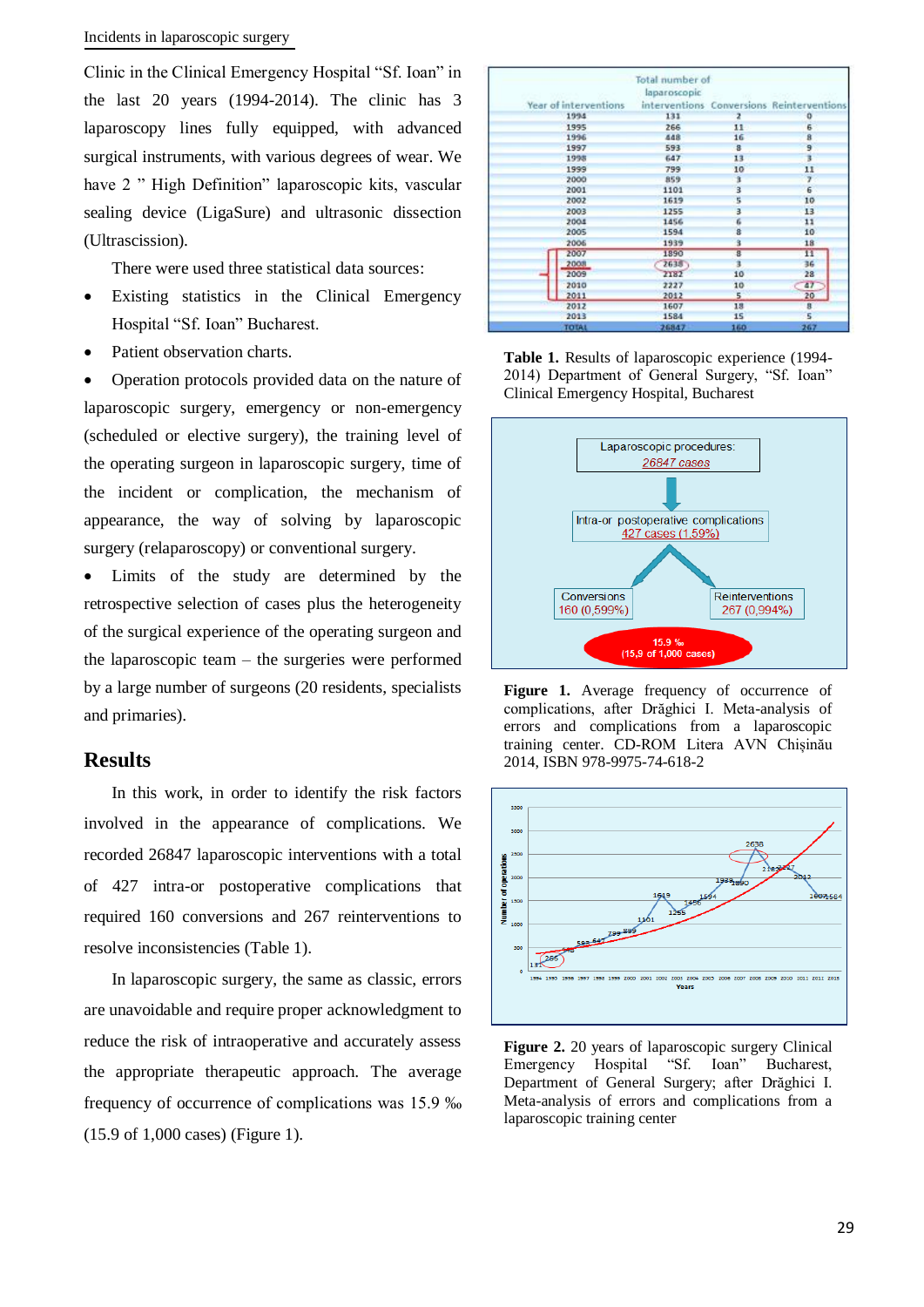In the period under review it was a good **Discussions** momentum of laparoscopic procedures in our department. Number of minimally invasive interventions increased almost 10 times, from 266 cases operated laparoscopically in 1995 to 2638 cases in 2008 (Figure 2). Annual growth of the number of laparoscopic procedures has surpassed the number of complications. In 1994-2014 we required 160 conversions and 267 reinterventions to resolve the postoperative complications of laparoscopic procedures (Figure 3).



**Figure 3.** Evolution of conversions and reinterventions; after Drăghici I. Meta-analysis of errors and complications from a laparoscopic training center, CD-ROM Litera AVN Chișinău 2014, ISBN 978-9975-74-618-2

Based on literature and empirical observations made during laparoscopic practice, but also constrained by the small number of complicated cases that I have had I grouped the reasons for conversions and reinterventions into:

- Post-surgery peritonitis ("peritonitis" complications) - 150 cases (35,12%);
- Bleeding complications 119 cases (27.86%);
- Perforation of hollow organs 30 cases (7,02%);
- Obstruction of the digestive tract 21 cases (4,91%);
- Pneumothorax 7 cases (1,63%);
- Other causes 100 cases (23,41%);

The case analysis allowed us to identify sources of bleeding frequently encountered in practice. They had their origin at both parietal (trocar holes) level and in various vascular structures of viscera (short gastric vessels, cystic artery, vascular colon pedicles, urogenital, splenic pedicle etc.), parenchymatous organs (liver, spleen, kidneys, adrenal glands, lymph nodes, etc.) or mesenteries (the great omentum, mesentery, round ligaments, gastrosplenic, mezosalpinx etc.). We want to draw attention though to some bleeding sources less frequent in practice, but not unimportant. For example, we have experienced bleeding from the points of attachment of various prosthetics or from the mechanical suture of gastric segments in bariatric operations  $(11, 12)$ .

Rarely was post laparoscopy peritonitis a consequence of intracavitary visceral perforation (7,02%), events that could be related particularly to the access to the peritoneum. Most often this type of complication was the result of laparoscopic gestures performed beyond the first time. Recognition and immediate resolution of any perforation incident is a prerequisite for a favourable post-surgery evolution of patients. The analysis of septic complications included both abscesses/parietal suppurations and intraperitoneal septic processes (peritonitis, abscess)  $(13-15)$ .

A number of 128 "other complications" have been reported others than those septic or bleeding ones (0,47% of 26847 of laparoscopy surgeries). Out of the "other complications" encountered in out practical work, we mention some intraoperative incidents and post-surgery complications: major bile duct avulsion, perforation of the oesophagus, small intestine and colon, stump appendix amputation with wire ligature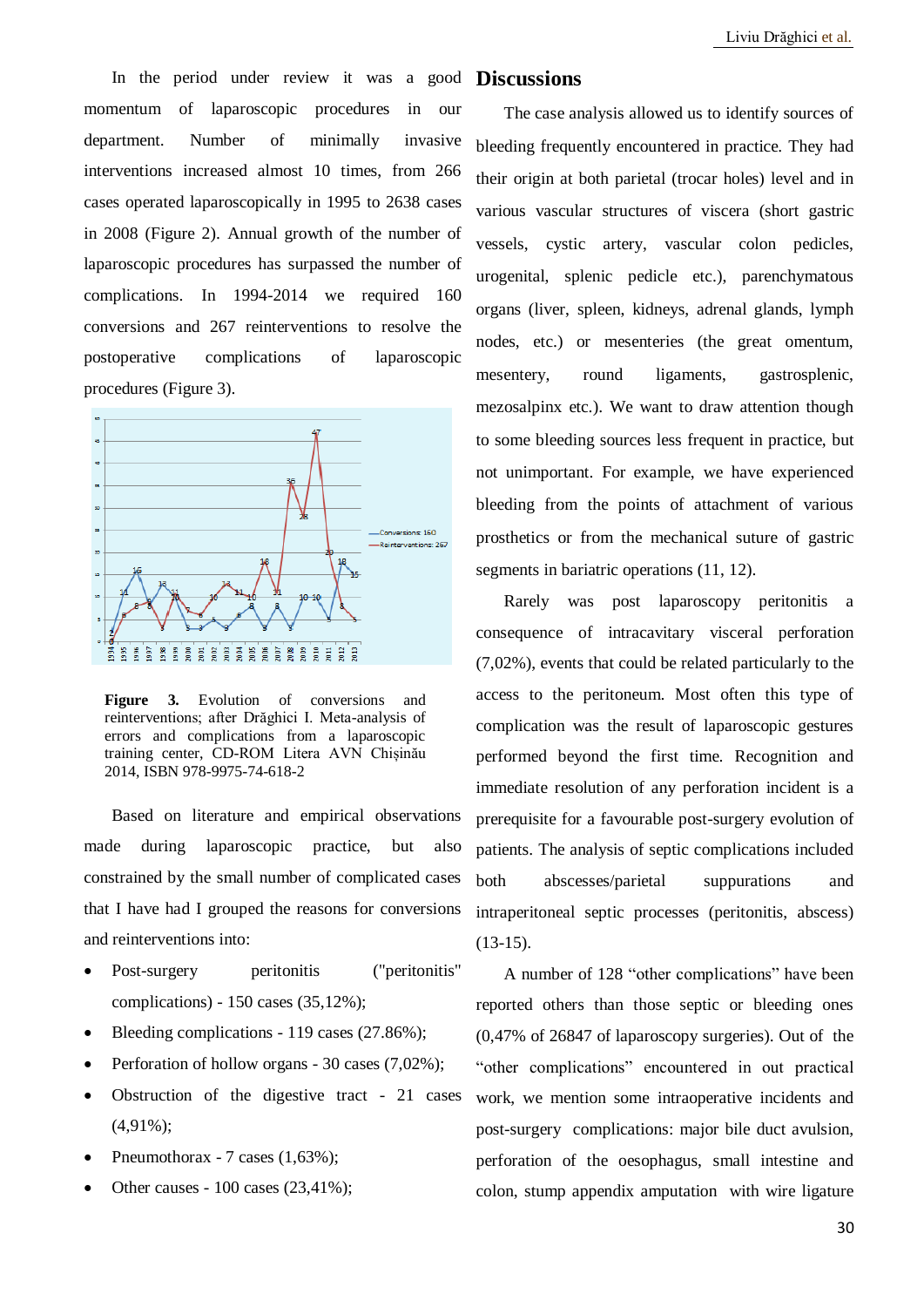#### Incidents in laparoscopic surgery

excessively tight, eventration of the trocar, a drainage **References** tube left in the peritoneal cavity, inefficient bariatric 1. devices, mechanical complications caused by bariatric devices (gastric dilatation with gastric banding, band intragastric migration, connection tube migration, ring slip, etc.), metabolic complications of bariatric surgery, technical problems (light source, camera, cautery), difficulties in handling modern tools (stapler, morsel, etc.) (16-19).

Reinterventions rate in our study (267 reinterventions in 26847 laparoscopic surgeries = 0,99%) is in line with data in the literature. Schick et al. (20) believes that the reduced rate of reinterventions in laparoscopic appendectomy (4.2%) could recommend the method as a technique of training of young specialists. By analogy, we can say that the celioscopic method as a whole is recommended to the new generations of surgeons (21, 22).

We have also considered reintervention according to how they are performed, but not relating them to the total complications, considering that the solving methods largely reflect the maturity of the laparoscopic teams. From the analysis of the distribution of cases with (classical, laparoscopic, endoscopic) reinterventions, we found that: the decision of reintervention must be timely in order not to endanger the patient's life; the celioscopic method was preferred to open surgery, in order to perform certain reinterventions (23).

#### **Conclusions**

Laborious work of laparoscopic surgery and a specialized center with well-trained team of surgeons provide premises for a good performance even in the assimilation of new and difficult procedures. For a complete analysis of the dynamics of errors in laparoscopic surgery requires a long experience of 6. about 10-20 years.

- 1. Clavien, Pierre A, Barkun J, de Oliveira ML, Vauthey JN, Dindo D, Schulick, RD, de Santibañes E, Pekolj J, Slankamenac K, Bassi C, Graf R, Vonlanthen R, Padbury R, Cameron JL, Makuuchi M. The Clavien-Dindo Classification of Surgical Complications: Five-Year Experience. *Ann Surg*. 2009; 250(2): 187-196. PMID: 19638912 [https://doi.org/10.1097/SLA.0b013e3181b13c](https://doi.org/10.1097/SLA.0b013e3181b13ca2) [a2](https://doi.org/10.1097/SLA.0b013e3181b13ca2)
- 2. Clavien PA, Sanabria JR, Strasberg SM. Proposed classification of complications of surgery with examples of utility in cholecystectomy. *Surgery* 1992; 111(5): 518- 26. PMID: 1598671
- 3. Fransen SA, van den Bos J, Stassen LP, Bouvy ND. Is Single-Port Laparoscopy More Precise and Faster with the Robot? *J Laparoendosc Adv Surg Tech A*. 2016; 26(11): 898-904. PMID: 27705082

<https://doi.org/10.1089/lap.2016.0350>

4. Law KE, Gwillim EC, Ray RD, D'Angelo AD, Cohen ER, Fiers RM, Rutherford DN, Pugh CM. Error tolerance: an evaluation of residents' repeated motor coordination errors. *Am J Surg*. 2016; 212(4): 609-614. PMID: 27586850

<https://doi.org/10.1016/j.amjsurg.2016.07.003>

- 5. Marutani T, Kato T, Tagawa K, Tanaka HT, Komori M, Kurumi Y, Morikawa S. Active and Passive Haptic Training Approaches in VR Laparoscopic Surgery Training. *Stud Health Technol Inform*. 2016; 220: 215-8. PMID: 27046581
- 6. Carrasco-Prats M, Soria AV, Lujan-Mompean J. A. Role of appendectomy in training for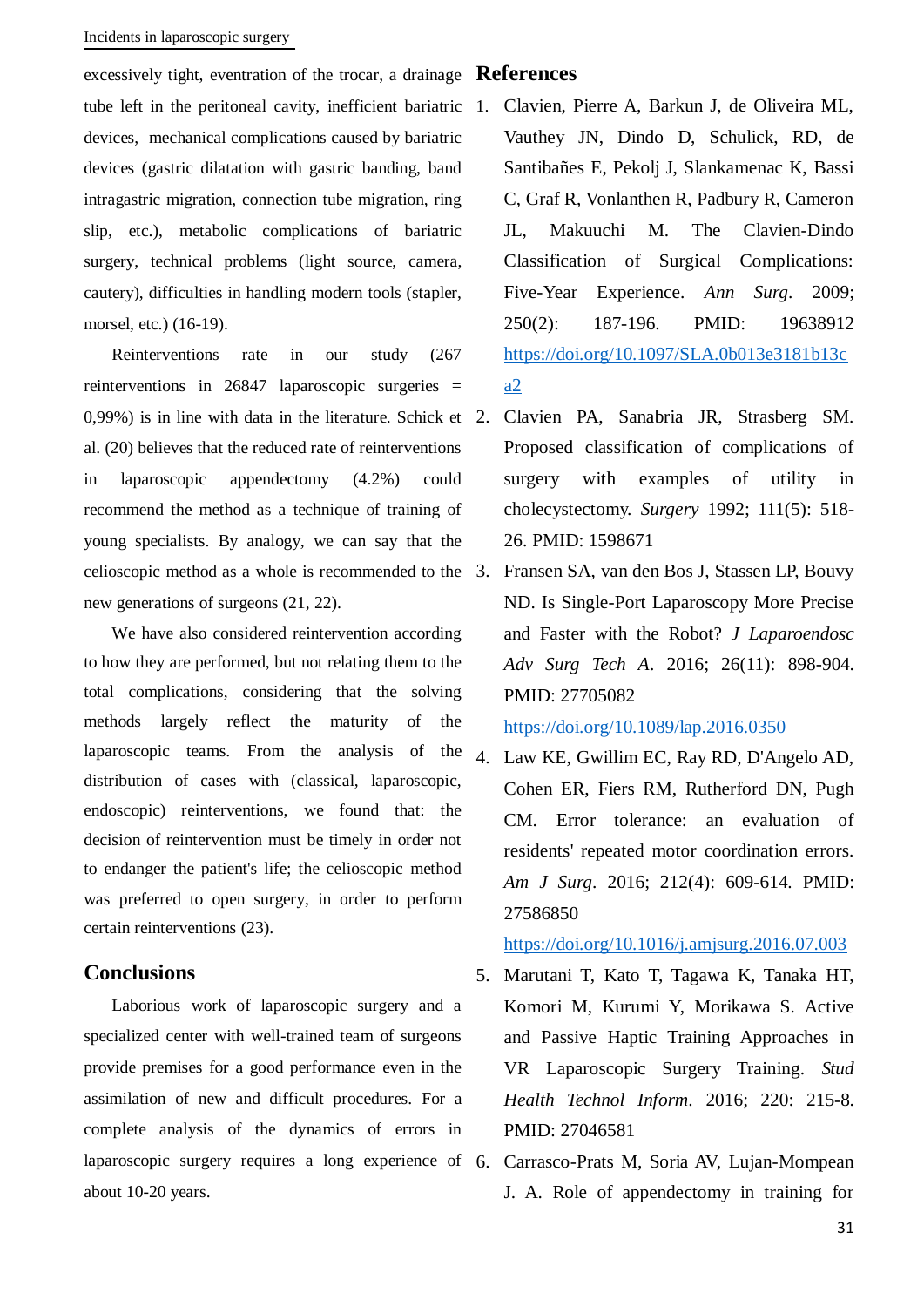laparoscopic surgery. *Surg Endosc.* 2003; 17(1): 111-4. PMID: 12239644 <https://doi.org/10.1007/s00464-001-9199-y>

7. Bogdanova R, Boulanger P, Zheng B. Depth 14. Deziel DJ, Millikan KW, Economou SG, Perception of Surgeons in Minimally Invasive Surgery. *Surg Innov*. 2016; 23(5): 515-24. PMID: 27009686

<https://doi.org/10.1177/1553350616639141>

- 8. Cordick CM, Lecuru F, Robin F, Boucaya V, Taurelle R. Morbidity in Laparoscopic Gynecological Surgery: Results of a Prospective Single-Center Study. *Surg Endosc* 1999; 13(1): 57-61. PMID: 9869690 <https://doi.org/10.1007/s004649900898>
- 9. Hanney RM, Carmalt HL, Merrett N, Tait N. Vascular Injuries during Laparoscopy to the editor: *J Am Coll Surg*. 1999; 188(3): 337-8. PMID: 10065829
- 10. Harkki-Siren P, Kurki T. A Nationwide Analysis of Laparoscopic Complications. 8990449 [https://doi.org/10.1016/S0029-](https://doi.org/10.1016/S0029-7844(96)00390-0) [7844\(96\)00390-0](https://doi.org/10.1016/S0029-7844(96)00390-0)
- 11. Heshizume M, Sugimachi K. Needle and Trocar Injury during Laparoscopic Surgery in Japan. *Surg Endosc* 1997; 11(12): 1198-201. PMID: 9373293

<https://doi.org/10.1007/s004649900568>

- 12. He W, Zheng B. Collaborative performance in laparoscopic teams: behavioral evidences from simulation. *Surg Endosc*. 2016; 30(10): 4569- 74. PMID: 26895913 <https://doi.org/10.1007/s00464-016-4794-0>
- Major Retroperitoneal Vascular Injuries

(MRVI). *Surg Endosc* 1995; 9(10): 1096-100. PMID: 8553211 <https://doi.org/10.1007/BF00188995>

- Doolas Alexander, Ko ST, Airan MC. Complications of Laparoscopic Cholecystectomy: A National Survey of 4,292 Hospitals and an Analysis of 77,604 Cases. *Am J Surg.* 1993; 165(1): 9-14. PMID: 8418705 [https://doi.org/10.1016/S0002-](https://doi.org/10.1016/S0002-9610(05)80397-6) [9610\(05\)80397-6](https://doi.org/10.1016/S0002-9610(05)80397-6)
- Intraperitonealization of Accidentally Misplaced Peritoneal Dialysis Kumar S, Sharma AP, Chaudhary GR, Rathi M. Catheter: A Salvage Procedure. *Perit Dial Int*. 2016; 36(1): 112-4. PMID: 26838995
- Associated with the Hasson Technique. Letter 16. Corson SL, Chandler JG, Way LW. Survey of Laparoscopic Entry Injuries Provoking Litigation. *J Am Assoc Gynecol Laparosc* 2001; 8(3): 341-7. PMID: 11509771 [https://doi.org/10.1016/S1074-3804\(05\)60328-3](https://doi.org/10.1016/S1074-3804(05)60328-3)
- *Obstet Gynecol* 1997; 89(1): 108-12. PMID: 17. Polterauer S, Husslein H, Kranawetter M, Schwameis R, Reinthaller A, Heinze G, Grimm C. Effect of Preoperative Warm-up Exercise Before Laparoscopic Gynecological Surgery: A Randomized Trial. *J Surg Educ*. 2016; 73(3): 429-32. PMID: 26778744 <https://doi.org/10.1016/j.jsurg.2015.11.017>
	- 18. Yu D, Lowndes B, Morrow M, Kaufman K, Bingener J, Hallbeck S. Impact of novel shift handle laparoscopic tool on wrist ergonomics and task performance. *Surg Endosc*. 2016; 30(8): 3480-90. PMID: 26541720 <https://doi.org/10.1007/s00464-015-4634-7>
- 13. Saville LE, Woods MS. Laparoscopy and 19. Dragomirescu C, Copăescu C, Munteanu R, Drăghici L. Reintervenții laparoscopice.